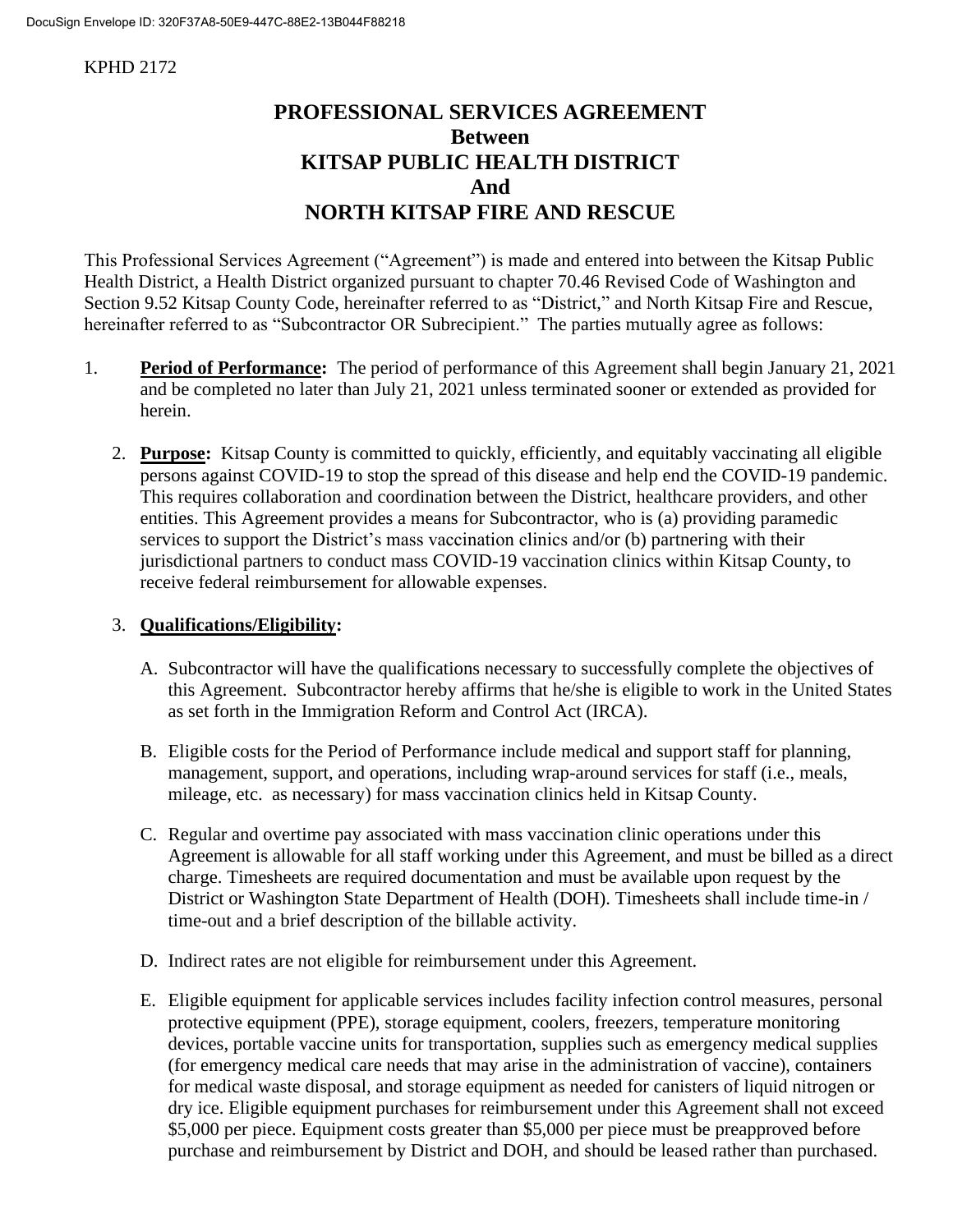KPHD 2172 Page 2 of 19

- F. Any diversion from the preceding list of pre-approved expenses will require a narrative on the purchase rationale and will be subject to District and DOH approval prior to reimbursement.
- 4. **Services:** Refer to **ATTACHMENT A** Scope of Work.
	- A. Subcontractor agrees to provide its own labor and materials. Unless otherwise provided for in the agreement, no material, labor or facilities will be furnished by the District.
	- B. Subcontractor will perform the work specified in the Agreement and provide the required deliverables according to standard industry practice.
	- C. Subcontractor has not billed Medicare, Medicaid, or other insurance for services provided at District's COVID-19 mass vaccination clinics.
- 5. **Compensation:** The District agrees to reimburse Subcontractor for up to 100% of eligible direct costs for mass vaccination clinic expenses as described in this Agreement during the Period of Performance. Reimbursement will be based on the invoices submitted by Subcontractor using a monthly cost worksheet provided by the District. Subcontractor will be reimbursed only for work expressly authorized in the Agreement and only for qualified expenses as described in the Washington State Department of Health's Mass Vaccination Funding Guidance for Local Public Health Jurisdictions (dated March 19, 2021) (**ATTACHMENT B**). Subcontractor will not be entitled to reimbursement for any services that were performed prior to the effective date of the Agreement or after its termination unless a provision of the Agreement expressly provides otherwise. Subcontractor shall submit reimbursement requests and required reports on a monthly basis.
- 6. **Federal Source of Funds:** The funding source for this Agreement is Federal.
- 7. **Emergency Waivers of Existing Procurement Procedures.** In March 2020, Kitsap County and the Cities of 2020, Kitsap County and the Cities of Bainbridge Island, Bremerton, Port Orchard, and Poulsbo issued emergency proclamations regarding the COVID-19 pandemic. These proclamations waived particular local public advertising, competitive procurement, and contract requirements as provided by RCW 39.04.280 and, as applicable, local city codes excepting mandatory constitutional amendment requirements. While non-state entities must follow procurement requirements found at 2 C.F.R. §§ 200.317 – 200.326, federal regulations allow for noncompetitive procurements under certain circumstances, including when a non-state entity determines that immediate actions required to address the public exigency or emergency cannot be delayed by a competitive solicitation. This represents an exception to requirements for full and open competition. Federal Emergency Management Agency (FEMA) approval is not required for use of noncompetitive procurements under the emergency or exigency exception; however, the non-state entity must document its justification for using noncompetitive procurements and must still comply with other procurement requirements and ensure that costs are reasonable.
- 8. **Performance Requirements and Notices:** The assigned District staff will monitor the performance of this contract, approve billings submitted by the Subcontractor, and determine the acceptability of required documentation provided by the Subcontractor. District staff will provide and facilitate assistance and guidance to the Subcontractor as necessary. Deliverables and notices pursuant to this agreement shall be sent to the designated District Program Coordinator who is responsible for project coordination: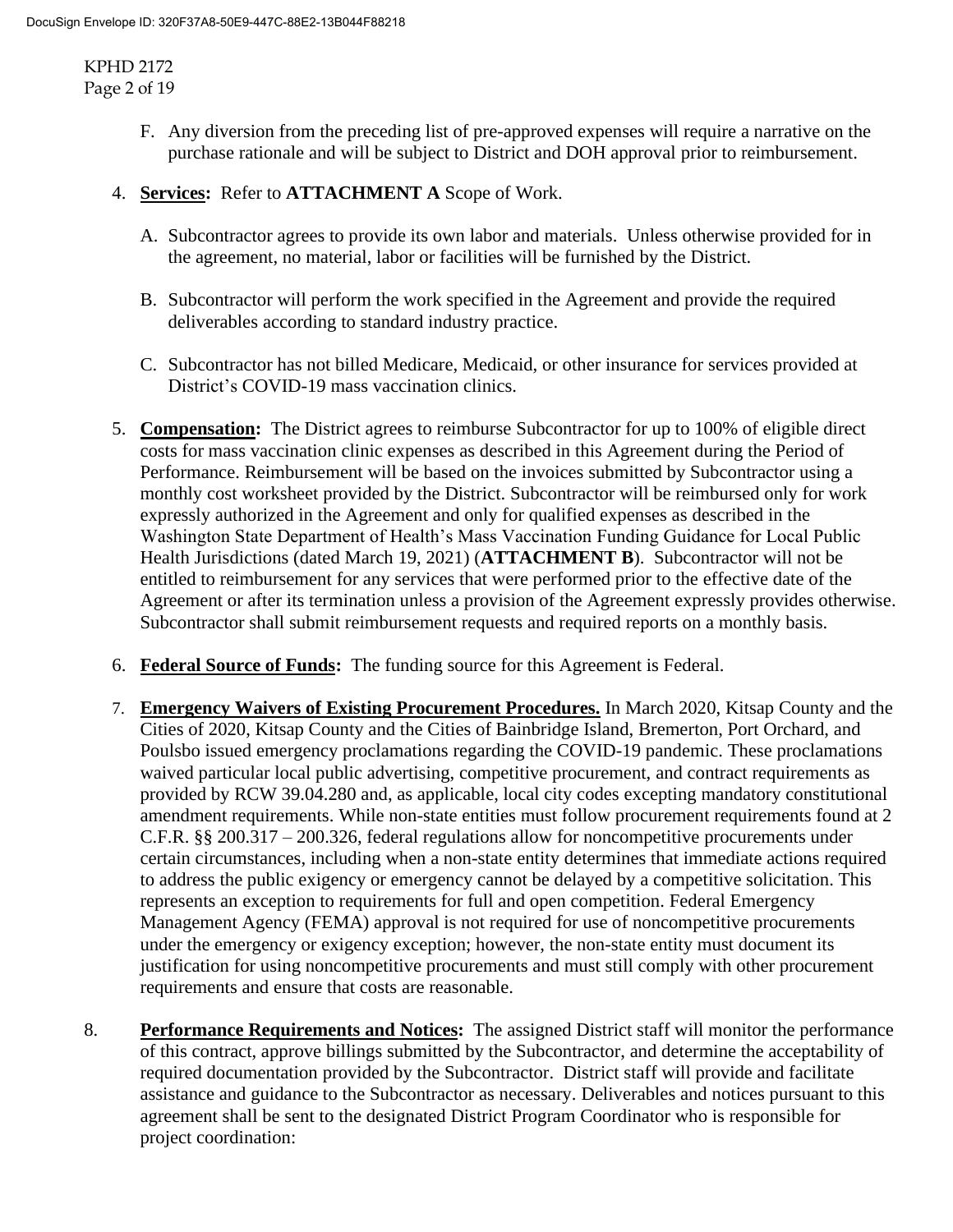KPHD 2172 Page 3 of 19

> If to the District: If to the Subcontractor: Kitsap Public Health District North Kitsap Fire and Rescue Attn: Jessica Guidry<br>
> 345 6<sup>th</sup> Street. Suite 300<br>
> 26642 Miller Bay Rd Bremerton, WA 98337 Kingston, WA 98346 (360) 728-2267 (360) 860-8101 jessica.guidry@kitsappublichealth.org [smith@nkfr.org](mailto:smith@nkfr.org)

26642 Miller Bay Rd. NE

9. **Billings:** Billings to the District shall be submitted monthly by the 10<sup>th</sup> of the following month. Billings shall be sent to:

Kitsap Public Health District Attn: Melissa Laird  $345$  6<sup>th</sup> Street, Suite 300 Bremerton, WA 98337 melissa.laird@kitsappublichealth.org

Email submission of invoices is encouraged. However, original hardcopies of the signed invoice are required and shall be mailed to the District. Full backup is required for all expenditures. Backup documentation can include, but is not limited to receipts, invoices, billing records, work orders, positive time and attendance records (timesheets), travel vouchers and accounting expense reports. Failure to provide the required information may result in nonpayment of invoices or termination of this contract.

- 10. **Tax Payments:** Subcontractor will pay all applicable federal, state and local taxes, fees (including licensing fees) and other amounts.
- 11. **Independent Capacity:** Subcontractor and its employees or agents who are engaged in the performance of this Agreement shall continue to be employees or agents of Subcontractor and shall not be considered to be employees or agents of the District for any purpose.
- 12. **Assignment, Delegation, and Subcontracting:** Subcontractor will perform under the Agreement using only its bona fide employees or agents, and the obligations and duties of Subcontractor under the Agreement will not be assigned, delegated or subcontracted to any other person or firm without the prior express written consent of the District.

Subcontractor warrants that it has not paid, nor has it agreed to pay, any company, person, partnership or firm, other than a bona fine employee working exclusively for Subcontractor, any fee, commission, percentage, brokerage fee, gift or other consideration contingent upon or resulting from the award or making of the Agreement.

13. **Rights in Data:** Unless otherwise provided, data which originates from this Agreement shall be "works for hire" as defined by the U.S. Copyright act of 1976 and shall be owned by the District. Data shall include, but is not limited to, reports, documents, pamphlets, advertisements, books, magazines, surveys, studies, computer programs, films, tapes, and/or sound reproductions. Ownership includes the right to copyright, patent, register, and the ability to transfer these rights.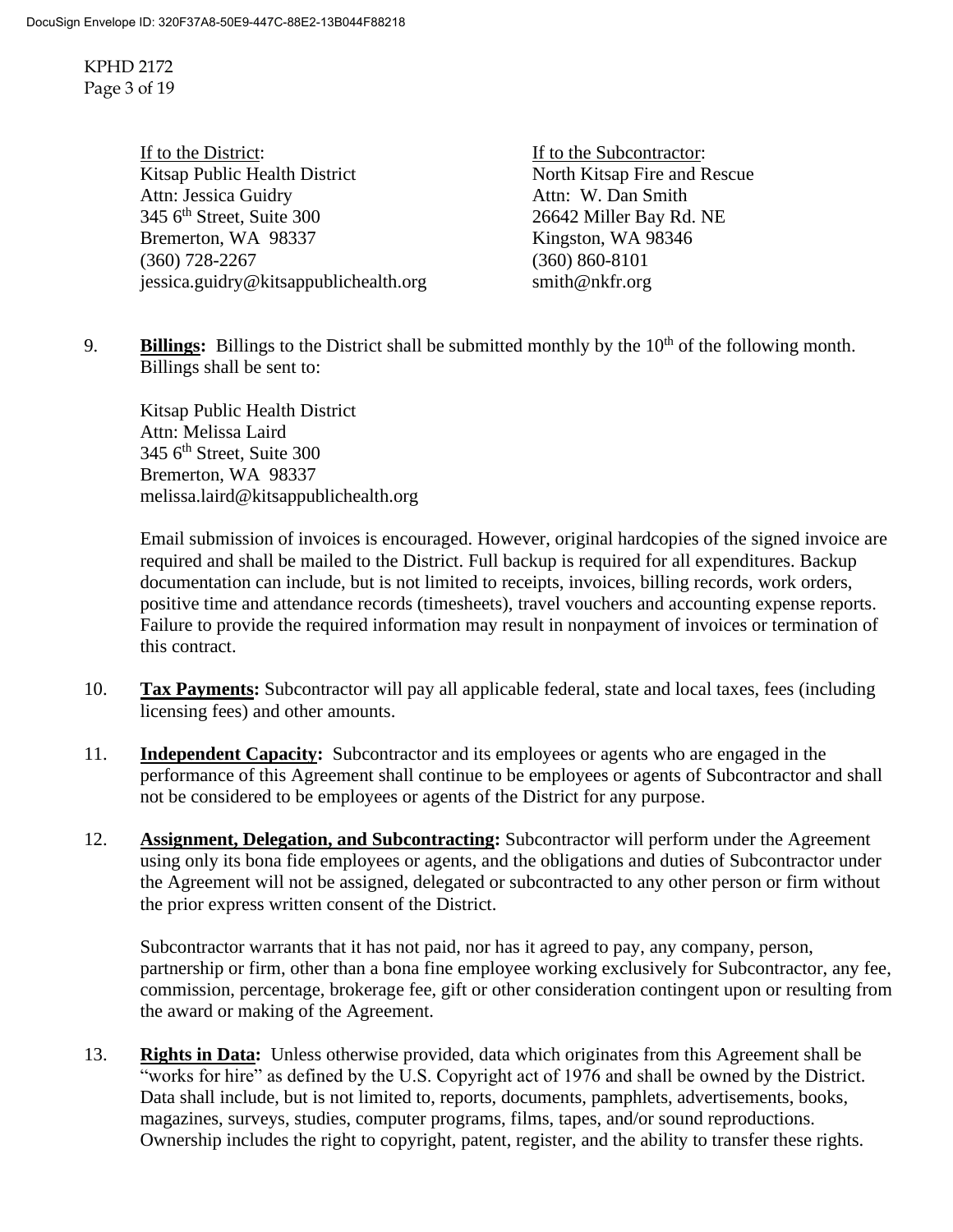KPHD 2172 Page 4 of 19

> The District maintains all rights to the license to publish, translate, reproduce, modify, deliver, dispose of the data, and to authorize others to do so.

All reports, drawings, plans, specifications, all forms of electronic media, and data and documents produced in the performance of the work under the Agreement will be "works for hire" as defined by the U.S. copyright Act of 1976 and will be owned by the District. Ownership includes the right to copyright, patent, and register, and the ability to transfer these rights.

An electronic copy of all word processing documents will be submitted to the District upon request or at the end of the job using the word processing program and version specified by the District.

14. **Indemnification:** Subcontractor shall defend, indemnify and hold the District, its officers, officials, employees and volunteers harmless from any and all claims, injuries, damages, losses or suits including attorney fees, arising out of or resulting from the acts, errors or omissions of Subcontractor in performance of this Agreement, except for injuries and damages caused by the sole negligence of the District. Solely for the purposes of this provision, Subcontractor waives its immunity under Title 51 (Industrial Insurance) of the Revised Code of Washington and acknowledges that this waiver was mutually negotiated by the parties. This provision will survive the expiration or termination of this Agreement.

Contractor will hold harmless, indemnify and defend the District, its officers, officials, employees and agents, from and against any claimed action, cause or demand brought against the District, where such action is based on the claim that information supplied by Contractor or subcontractor infringes any patent or copyright. Contractor will be notified promptly in writing by the District of any notice of such claim.

15. **Insurance:** Subcontractor shall procure and maintain for the duration of the Agreement, insurance against claims for injuries to persons or damage to property which may arise from or in connection with the performance of the work hereunder by Subcontractor, its agents, representatives, or employees. The District shall be named as an insured under the Subcontractor's Commercial General Liability insurance policy with respect to work performed for the District under this Agreement.

No Limitation. Subcontractor's maintenance of insurance as required by the agreement shall not be construed to limit the liability of the Subcontractor to the coverage provided by such insurance, or otherwise limit the District's recourse to any remedy available at law or in equity.

A. Minimum Scope of Insurance

Subcontractor shall obtain insurance of the types described below:

- 1. Automobile Liability insurance covering all owned, non-owned, hired and leased vehicles. Coverage shall be written on Insurance Services Office (ISO) form CA 00 01 or a substitute form providing equivalent liability coverage. If necessary, the policy shall be endorsed to provide contractual liability coverage.
- 2. Commercial General Liability insurance shall be written on ISO occurrence form CG 00 01 and shall cover liability arising from premises, operations, independent contractors and personal injury and advertising injury. The District shall be named as an insured under the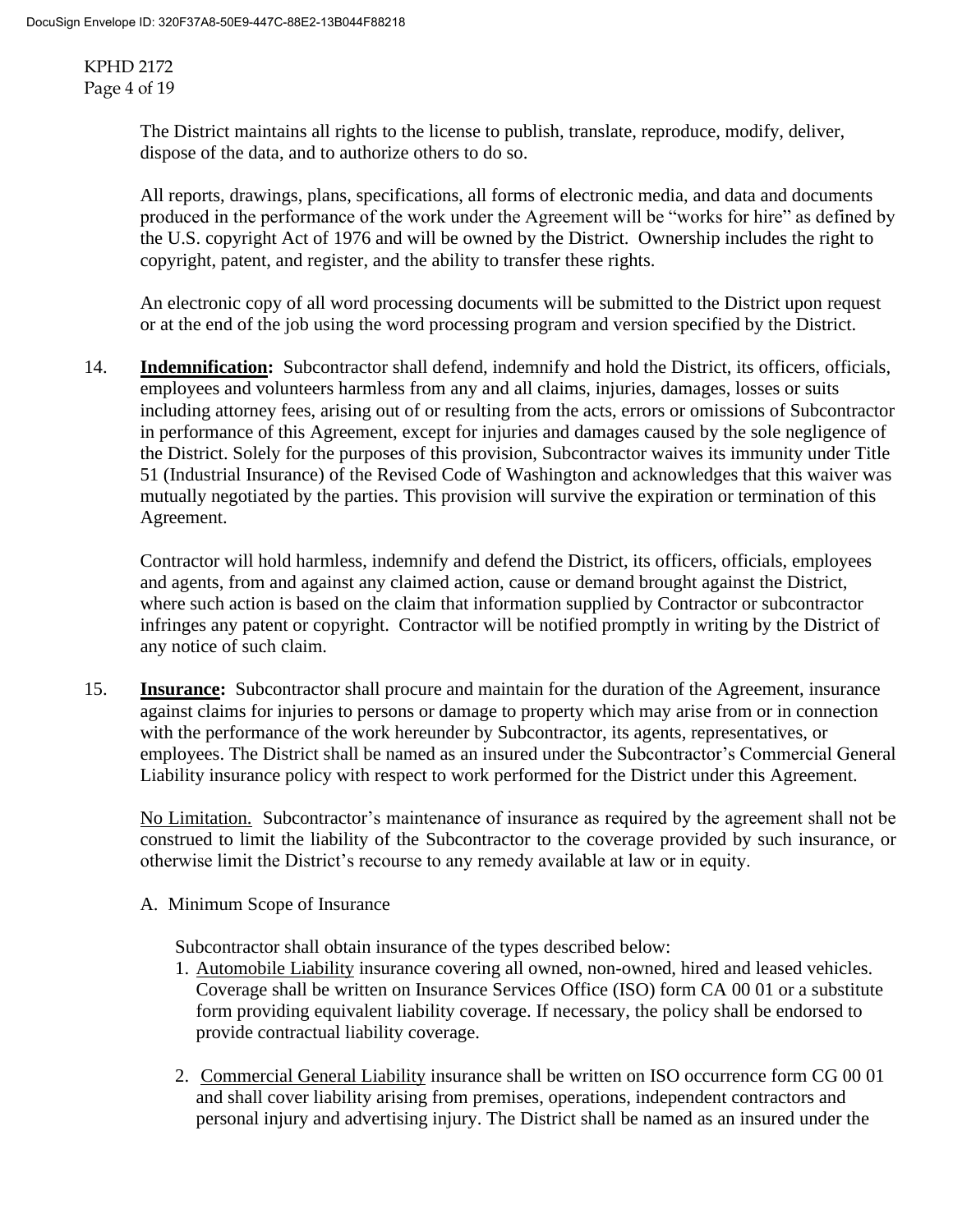KPHD 2172 Page 5 of 19

> Subcontractor's Commercial General Liability insurance policy with respect to the work performed for the District.

- 3. Workers' Compensation coverage as required by the Industrial Insurance laws of the state of Washington.
- 4. Professional Liability insurance appropriate to the Subcontractor's profession. The Subcontractor shall provide the District with proof of liability insurance or professional errors and omissions coverage as appropriate.
- B. Minimum Amounts of Insurance Subcontractor shall maintain the following insurance limits:
	- 1. Automobile Liability insurance with a minimum combined single limit for bodily injury and property damage of \$1,000,000 per accident.
	- 2. Commercial General Liability insurance shall be written with limits no less than \$1,000,000 each occurrence, \$2,000,000 general aggregate.
	- 3. Professional Liability insurance shall be written with limits no less than \$1,000,000 per claim and \$1,000,000 policy aggregate limit.
- C. Other Insurance Provisions

The insurance policies are to contain, or be endorsed to contain, the following provisions for Automobile Liability, Professional Liability and Commercial General Liability insurance:

- 1. Subcontractor's insurance coverage shall be primary insurance as respect the District. Any insurance, self-insurance, or insurance pool coverage maintained by the District shall be excess of the Subcontractor's insurance and shall not contribute with it.
- 2. Subcontractor's insurance shall be endorsed to state that coverage shall not be cancelled by either party, except after thirty (30) days prior written notice by certified mail, return receipt requested, has been given to the District.
- D. Acceptability of Insurers

Insurance is to be placed with insurers with a current A.M. Best rating of not less than A:VII.

E. Verification of Coverage

Subcontractor shall furnish the District with original certificates and a copy of the amendatory endorsements, including but not necessarily limited to the additional insured endorsement, evidencing the insurance requirements of Subcontractor before commencement of the work.

16. **Safeguarding of Information and Privacy:** The use or disclosure by any party of any information concerning a client obtained in providing service under this agreement shall be subject to Chapter 42.56 RCW and Chapter 70.02 RCW, as well as any other applicable federal and state statutes and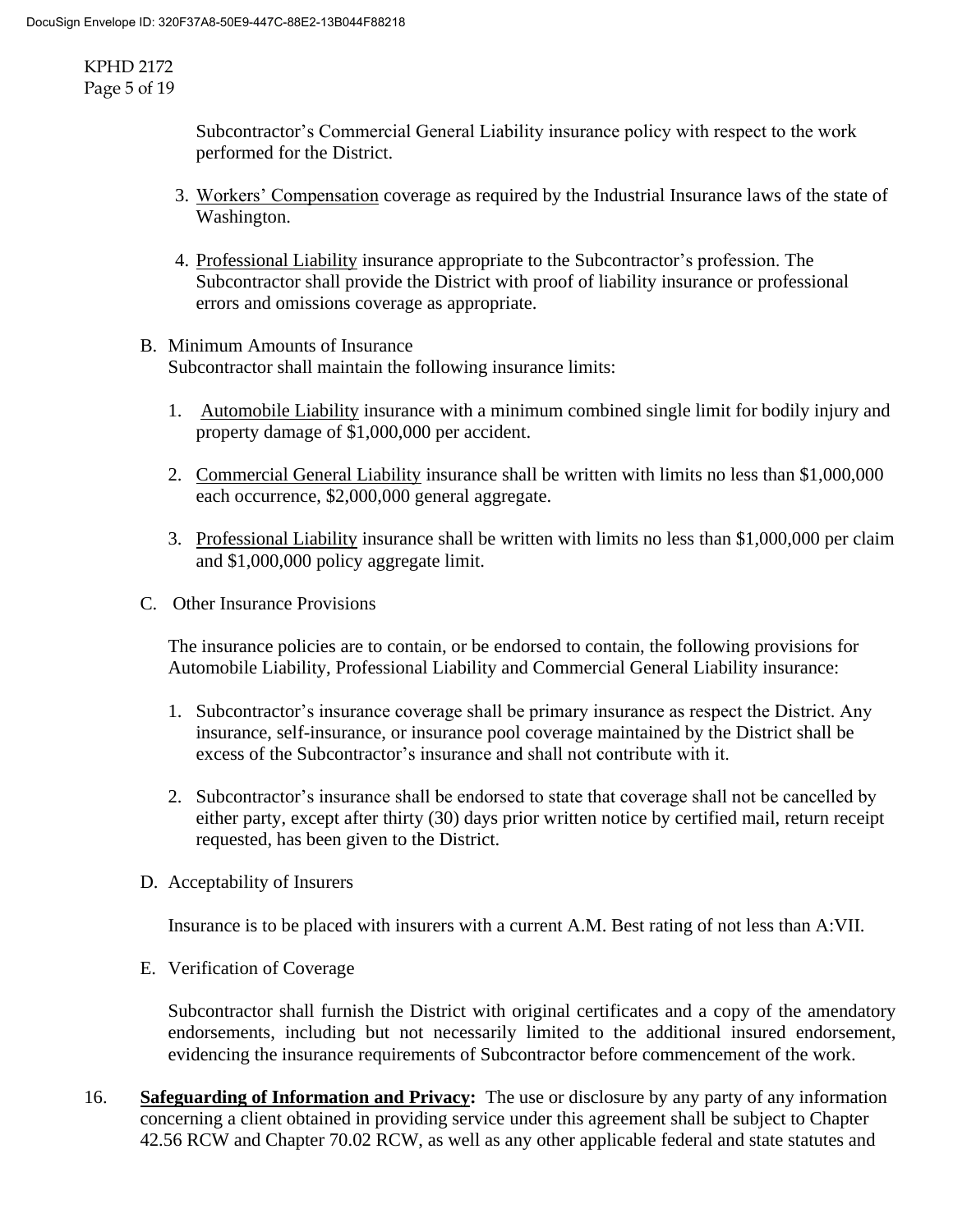KPHD 2172 Page 6 of 19

> regulations. Personal information collected, used or acquired in connection with this agreement shall be used solely for the purposes of this Agreement. Subcontractor agrees not to release, divulge, publish, transfer, sell or otherwise make known to unauthorized persons personal information without the express written consent of the agency or as provided by law.

> Subcontractor agrees to implement physical, electronic, and managerial safeguards to prevent unauthorized access to personal information. Any unauthorized access or use of confidential information must be reported to the District Security Officer at (360) 728-2262. The notification must be made in the most expedient time possible (usually within 24 hours of discovery) and without unreasonable delay, consistent with the legitimate needs of law enforcement, or any measures necessary to determine the scope of the breach and restore the reasonable integrity of the data system.

> The District reserves the right to monitor, audit, or investigate the use of personal information collected, used, or acquired by the Subcontractor through this Agreement. The monitoring, auditing, or investigating may include but is not limited to "salting" by the District. Salting is the act of placing a record containing unique but false information in a database that can be used later to identify inappropriate disclosure of data contained in the database.

Subcontractor shall certify the return or destruction of all personal information upon expiration of the Agreement.

17. **Records Maintenance:** The parties to this Agreement shall each maintain books, records, documents, and other evidence which sufficiently and properly reflect all direct and indirect costs expended by either party in the performance of the services described herein. These records shall be subject to the inspection, review or audit by personnel of both parties, other personnel duly authorized by either party, the Office of the State Auditor, and federal officials so authorized by law. All books, records, documents, and other material relevant to this Agreement will be retained for six (6) years after expiration and the Office of the State Auditor, federal auditors, and any persons duly authorized by the parties shall have full access and the right to examine any of these materials during this period.

If any litigation, claim or audit is started before the expiration of the six-year period, the records shall be retained until all litigation, claims, or audit finding involving the records have been resolved.

Records and other documents, in any medium, furnished by one party to this Agreement to the other party, will remain the property of the furnishing party, unless otherwise agreed. The receiving party will not disclose or make available this material to any third parties without first giving notice to the furnishing party and giving that party a reasonable opportunity to respond. Each party will utilize reasonable security procedures and protections to assure that records and documents provided by the other party are not erroneously disclosed to third parties.

- 18. **Written Policies and Procedures/Documents on File:** Written policies and procedures, consistent with federal and state regulations, as applicable, will be kept on file in the office of the Subcontractor and available for review at the request of District staff. Such policies and procedures will include, but not be limited to, as appropriate:
	- Job Descriptions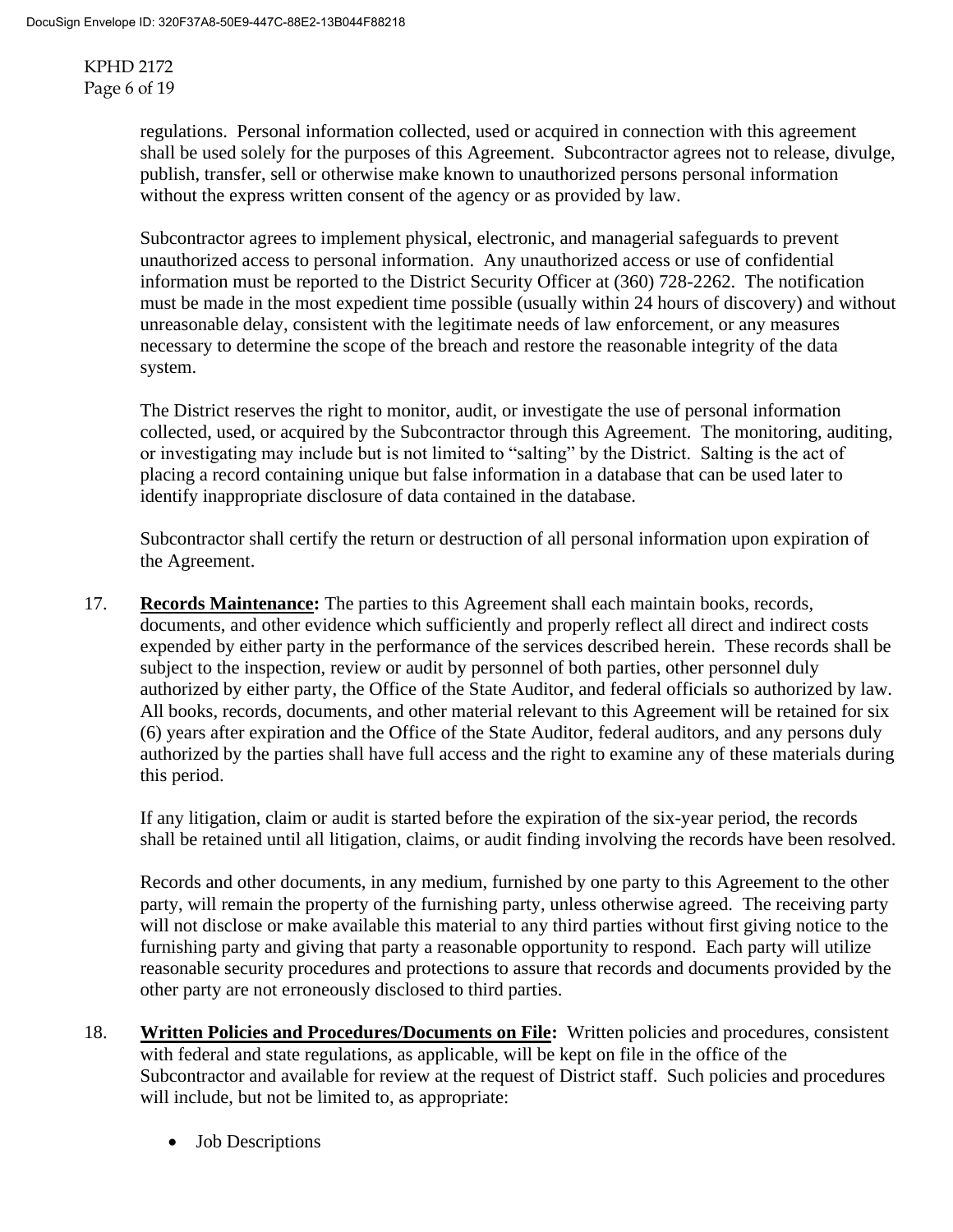KPHD 2172 Page 7 of 19

- Confidentiality Policy
- Community Needs Assessment

In addition, Subcontractor will keep on file and make available for review by District staff documents consistent with federal and state regulations that will include but are not limited to the latest agency audit and subcontractor agreements. The Subcontractor will include these requirements in all approved subcontracts.

19. **Required Reports:** Subcontractor will submit required reports quarterly using required forms according to procedures issued by the District.

Subcontractor will be obligated to submit required reports after the close of the contract period, during the transfer of obligations to another contractor, or upon termination of the contract for any reason.

Subcontractor will include all requirements listed above in all approved subcontracts.

Due dates outside the Period of Performance are for reporting only. Subcontractor may not bill for work done outside the Period of Performance.

- 20. **Statutory and Regulatory Compliance:** Subcontractor shall comply with all applicable federal, state, and local laws, regulations, guidelines, and standards in the performance of this Agreement.
- 21. **Compliance with State and Federal Confidentiality Laws:** Subcontractor shall not use or disclose any protected health information (PHI) or personally identifiable information (PII) created or shared under this Agreement for any purpose not directly connected with this Agreement or in any manner that would constitute a violation of the Health Information Portability and Accountability Act, commonly known as HIPAA, and any regulations enacted pursuant to its provisions. Any PHI or PII collected, used, or acquired in connection with this Agreement shall be subject to Chapter 42.56 RCW and chapter 70.02 RCW, as well as any other applicable federal and state statutes and regulations. Contractor agrees not to release, divulge, publish, transfer, sell, or otherwise make known to unauthorized persons PHI or PII without the express written consent of the District. For the purpose of this section, PII means information which can be used to distinguish or trace an individual's identity, such as their name, social security number, biometric records, etc., alone, or when combined with other personal or identifying information which is linked or linkable to a specific individual, such as date and place of birth, or mother's maiden name, etc. Contractor shall sign a Business Associate Agreement which is incorporated into this Agreement as **ATTACHMENT C.**
- 22. **Certification Regarding Suspension and Debarment:** Subcontractor, by completing and returning to the District the "Debarment, Suspension, Ineligibility or Voluntary Exclusion Certification Form," and completing, signing and returning to the District the "Certification Regarding Debarment, Suspension, Ineligibility or Voluntary Exclusion for Lower Tier Covered Transactions" form, (to be supplied to lower tier participants; see **ATTACHMENT D**), certifies that it is not debarred, suspended, or proposed for debarment by any federal agency.
- 23. **Suspension of Performance and Resumption of Performance:** In the event contract funding from state, federal, or other sources is withdrawn, reduced, or limited in any way after the effective date of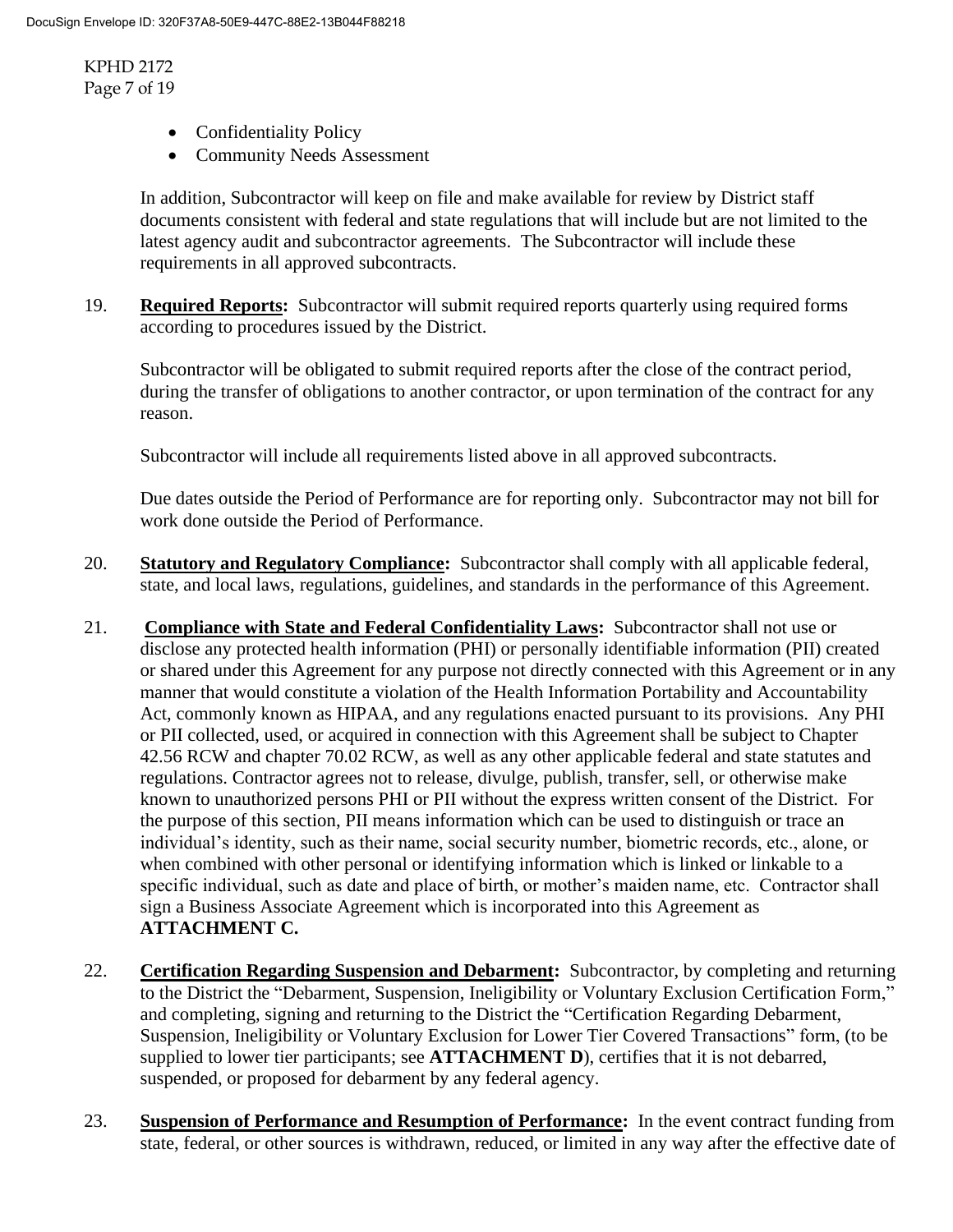KPHD 2172 Page 8 of 19

> this Agreement and prior to normal completion, the District may give notice to Subcontractor to suspend performance as an alternative to termination. The District may elect to give written notice to Subcontractor to suspend performance when the District determines that there is a reasonable likelihood that the funding insufficiency may be resolved in a timeframe that would allow performance to be resumed prior to the end date of this Agreement. Notice may occur by facsimile or email to Subcontractor's representative. Subcontractor shall suspend performance on the date stated in the written notice to suspend. During the period of suspension of performance, each party may inform the other of any conditions that may reasonably affect the potential for resumption of performance.

When the District determines that the funding insufficiency is resolved, the District may give Subcontractor written notice to resume performance and a proposed date to resume performance. Upon receipt of written notice to resume performance, Subcontractor will give written notice to the District as to whether it can resume performance, and if so, the date upon which it agrees to resume performance. If Subcontractor gives notice to the District that it cannot resume performance, the parties agree that the Agreement will be terminated retroactive to the original date of termination. If the date Subcontractor gives notice it can resume performance is not acceptable to the District, the parties agree to discuss an alternative acceptable date. If an alternative date is not acceptable to the District, the parties agree that the Agreement will be terminated retroactive to the original date of termination.

- 24. **Non-Discrimination:** Subcontractor shall not discriminate against any employee or applicant for employment because of race, color, sex, religion, national origin, creed, marital status, age, Vietnam era or disabled veteran status, sexual preference, or the presence of any sensory mental or physical handicap.
- 25. **Waiver:** A failure by either party to exercise its rights under this Agreement shall not preclude that party from subsequent exercise of such rights and shall not constitute a waiver of any other rights under this Agreement unless stated to be such in writing, signed by an authorized representative of the party and attached to the original Agreement.
- 26. **Assignment:** The work to be provided under this Agreement and any claim arising thereunder, is not assignable or delegable by either party in whole or in part without the express prior written consent of the District, which consent shall not be unreasonably withheld.
- 27. **Changes in Work:** In the event of any errors or omissions by Subcontractor in the performance of any work required under the Agreement, Subcontractor will make all necessary corrections without additional compensation. All work submitted by Subcontractor will be certified by Subcontractor and checked by Subcontractor for errors and omissions. Subcontractor will continue to be responsible for the accuracy of work even after the work is accepted by the District.
- 28. **Amendment:** This Agreement may be modified only by a written amendment executed by authorized representatives of both parties.
- 29. **Termination:** This Agreement may be terminated by either party upon giving at least thirty (30) days advance written notice to the other party. If this Agreement is so terminated, the parties shall be liable only for performance rendered or costs incurred in accordance with the terms of this Agreement prior to the effective date of termination.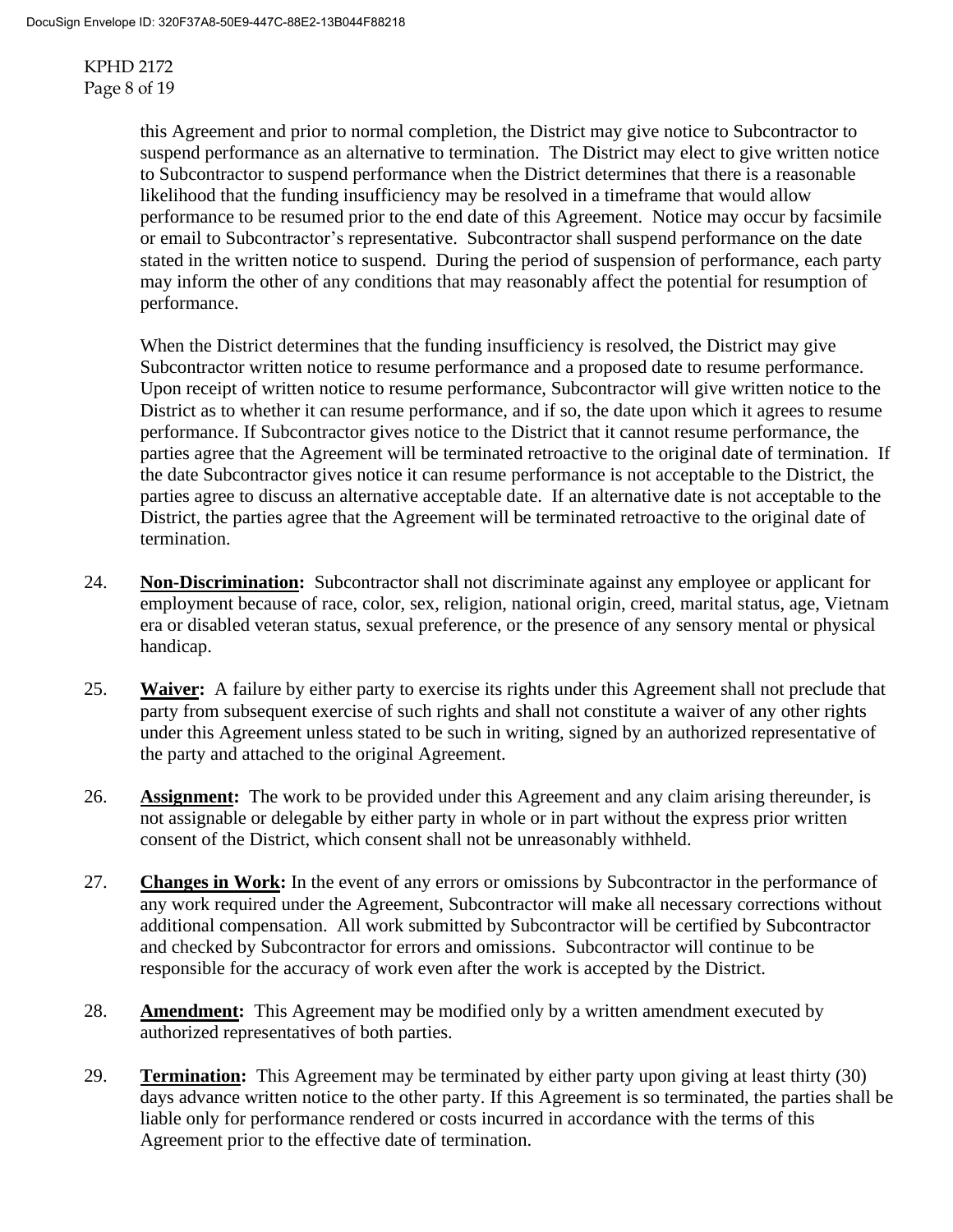KPHD 2172 Page 9 of 19

- **A. For Convenience:** Either party may terminate the Agreement, in whole or in part, at any time, by at least thirty (30) days written notice to the other. Subcontractor shall be paid for work performed and expenses incurred to the date of termination.
- **B. For Funding:** If funding for the Agreement or matter is withdrawn, reduced or limited in any way after the Agreement is signed or becomes effective, the Parties may summarily terminate the Agreement notwithstanding any other termination provision in the Agreement. Termination under this provision will be effective upon the date specified in the written notice of termination. No costs incurred after the effective date of the termination will be paid.
- **C. For Cause:** If either party fails to perform in the manner called for in the Agreement, or if either party fails to comply with any other provision of the Agreement and fails to correct such noncompliance with thirty (30) days written notice thereof, the aggrieved party may terminate the Agreement for cause. Termination shall be affected by serving a notice of termination on the party setting forth the manner in which the party is in default. Subcontractor shall be paid for services performed in accordance with the manner of performance set forth in this Agreement.
- **D.** For Default: Either party may terminate the Agreement upon giving written notice to the other party in the event the other party is in breach of a material provision of this agreement and shall have failed to cure such breach within thirty (30) days.

In the event of termination, Subcontractor shall settle all outstanding liabilities and all claims arising out of such termination of orders, with the approval or ratification of the District to the extent the District may require, which approval or ratification shall be final for all the purposes of this clause.

- 30. **Governance:** This agreement is entered into pursuant to and under the authority granted by the laws of the State of Washington and applicable federal laws. The provisions of this Agreement shall be construed to conform to those laws.
- 31. **Dispute Resolution:** In the event that a dispute or conflict arises under the Agreement that the Parties are unable to resolve with good faith efforts, they shall allow the dispute to be decided by a Dispute Panel in the following manner: a Mediator shall be mutually appointed by both parties, and each party shall appoint an additional member to the Dispute Panel. The Dispute Panel shall review the facts, contract terms and applicable statutes and rules and make a determination of the dispute. The determination of the Dispute Panel shall be final and binding on the Parties hereto. The Parties shall equally share the costs, if any, for the services of the Dispute Panel.
- 32. **Severability:** If any provision of this Agreement or any provision of any document incorporated by reference shall be held invalid, such invalidity shall not affect the other provisions of this Agreement which can be given effect without the invalid provision, if such remainder conforms to the requirements of applicable law and the fundamental purpose of this Agreement, and to this end the provisions of this Agreement are declared to be severable.
- 33. **Choice of Law:** The Agreement has been and shall be construed as having been made and delivered within the State of Washington and it is agreed by each party hereto that the Agreement shall be governed by the laws of the State of Washington, both as to its interpretation and performance. Any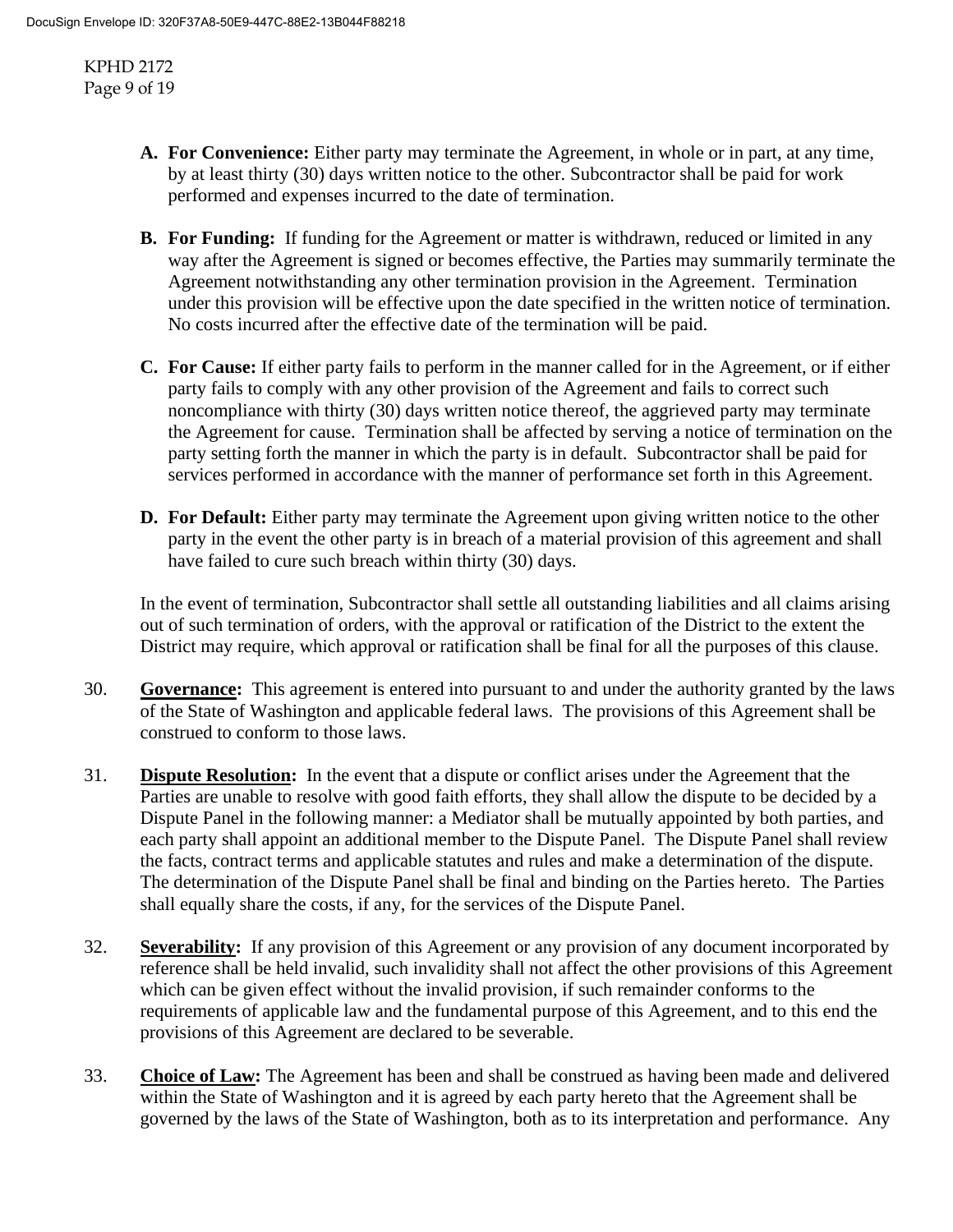KPHD 2172 Page 10 of 19

> action at law, suit in equity, or judicial proceeding arising out of the Agreement shall be instituted and maintained only in any of the courts of competent jurisdiction in Kitsap County, Washington.

- 34. **No Waiver:** The Parties agree that the excuse or forgiveness of performance, or waiver of any provisions of the Agreement, does not constitute a waiver of such provision or future performance, or prejudice the right of the waiving party to enforce any of the provisions of the Agreement at a later time.
- 35. **Survival:** Those provisions of the Agreement that by their sense and purpose should survive expiration or termination of the Agreement shall so survive. Those provisions include, but are not necessarily limited to, the following: Indemnification, Termination, Disputes, Confidentiality, Choice of Law, No Waiver, Records Inspection and Retention, and Severability.
- 36. **Subcontracting:** Subcontractor shall not enter into subcontracts for any of the work contemplated under this Agreement without prior written approval of the District. In no event shall the existence of the subcontract operate to release or reduce the liability of Subcontractor to the Department for any breach in the performance of the Subcontractor's duties. This clause does not include contracts of employment between the Subcontractor and personnel assigned to work under this Agreement.

Additionally, Subcontractor is responsible for ensuring that all terms, conditions, assurances and certifications set forth in this Agreement are carried forward to any subcontracts. Subcontractor agrees not to release, divulge, publish, transfer, sell or otherwise make known to unauthorized persons personal information without the express written consent of the District or as provided by law.

If at any time during the progress of the work, the District determines in its sole judgment that any contractor is incompetent, the District shall notify Subcontractor, and Subcontractor shall take immediate steps to terminate its subcontractor's involvement in the work. The rejection or approval by the District of any subcontractor or the termination of a subcontractor shall not relieve Subcontractor of any of its responsibilities under the Agreement, nor be the basis for additional charges to the District.

- 37. **Personnel Removal:** Subcontractor agrees to remove immediately any of its subcontractors, employees, agents, or representatives from assignment to perform services under the Agreement upon receipt of a written request to do so from the District's contract representative or designee.
- 38. **Entire Agreement:** This Agreement constitutes the entire agreement between the parties regarding its subject matter. Any oral or written representations not expressly incorporated in this Agreement are specifically excluded.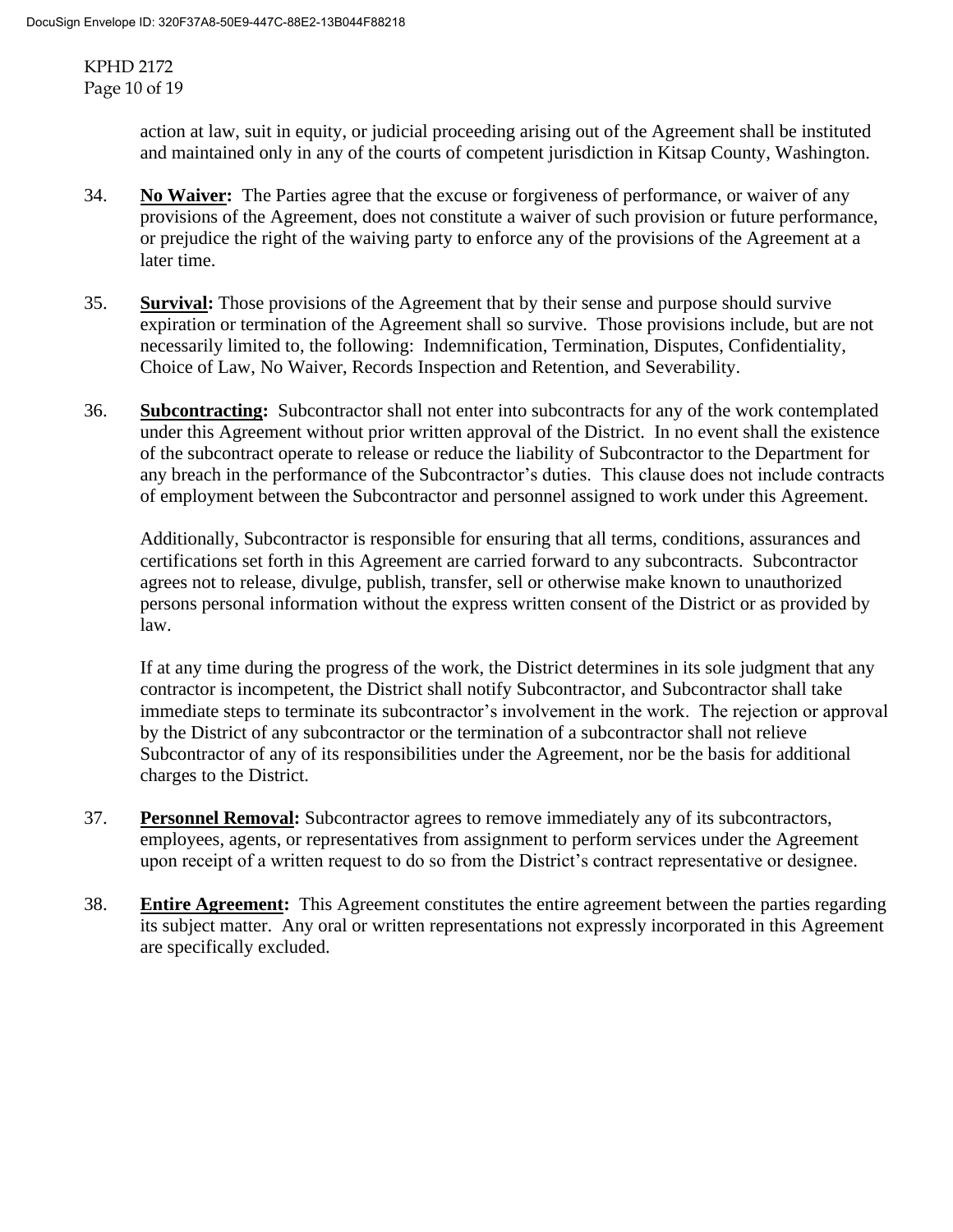KPHD 2172 Page 11 of 19

IN WITNESS WHEREOF, the Parties have executed this Agreement as of the date set forth below.

#### **KITSAP PUBLIC HEALTH DISTRICT\_ NORTH KITSAP FIRE AND RESCUE**

 $B_y$ : Keith Grellner  $B_y$ :  $\langle v, v \rangle$  and  $S$  with Keith Grellner W. Dan Smith Administrator Fire Chief

Date:  $\frac{5/14/2021}{2}$  Date:  $\frac{5/16/2021}{2}$ 5/14/2021 Date: 5/18/2021

**Funding Source** Federal Contract/Grant: DOH Con Con CLH18248 (KPHD 1749) CFDA# 97.036 BARS Revenue Code: 333.97.03

MISCELLANEOUS: FEDERAL CONTRACTS REQUIRE ADDITIONAL PROVISIONS:

#### **Check CFR requirements: [https://www.ecfr.gov/cgi-bin/text](https://www.ecfr.gov/cgi-bin/text-idx?SID=031b616b44ba7a18d1a96656ea144d44&mc=true&node=ap2.1.200_1521.ii&rgn=div9)[idx?SID=031b616b44ba7a18d1a96656ea144d44&mc=true&node=ap2.1.200\\_1521.ii&rgn=div9](https://www.ecfr.gov/cgi-bin/text-idx?SID=031b616b44ba7a18d1a96656ea144d44&mc=true&node=ap2.1.200_1521.ii&rgn=div9)**

Majority of the required terms will not apply but the ones to watch for:

(F) Rights to Inventions Made Under a Contract or Agreement. If the Federal award meets the definition of "funding agreement" under 37 CFR §401.2 (a) and the recipient or subrecipient wishes to enter into a contract with a small business firm or nonprofit organization regarding the substitution of parties, assignment or performance of experimental, developmental, or research work under that "funding agreement," the recipient or subrecipient must comply with the requirements of 37 CFR Part 401, "Rights to Inventions Made by Nonprofit Organizations and Small Business Firms Under Government Grants, Contracts and Cooperative Agreements," and any implementing regulations issued by the awarding agency.

37 CFR 401.2(2) defines "funding agreement" as "The term funding agreement means any contract, grant, or cooperative agreement entered into between any Federal agency, other than the Tennessee Valley Authority, and any contractor for the performance of experimental, developmental, or research work funded in whole or in part by the Federal government. This term also includes any assignment, substitution of parties, or subcontract of any type entered into for the performance of experimental, developmental, or research work under a funding agreement as defined in the first sentence of this paragraph."

If the contract/grant is over \$100,000 and involves bidding or an application for the award: Byrd Anti-Lobbying Amendment (31 U.S.C. 1352) provision needs to be added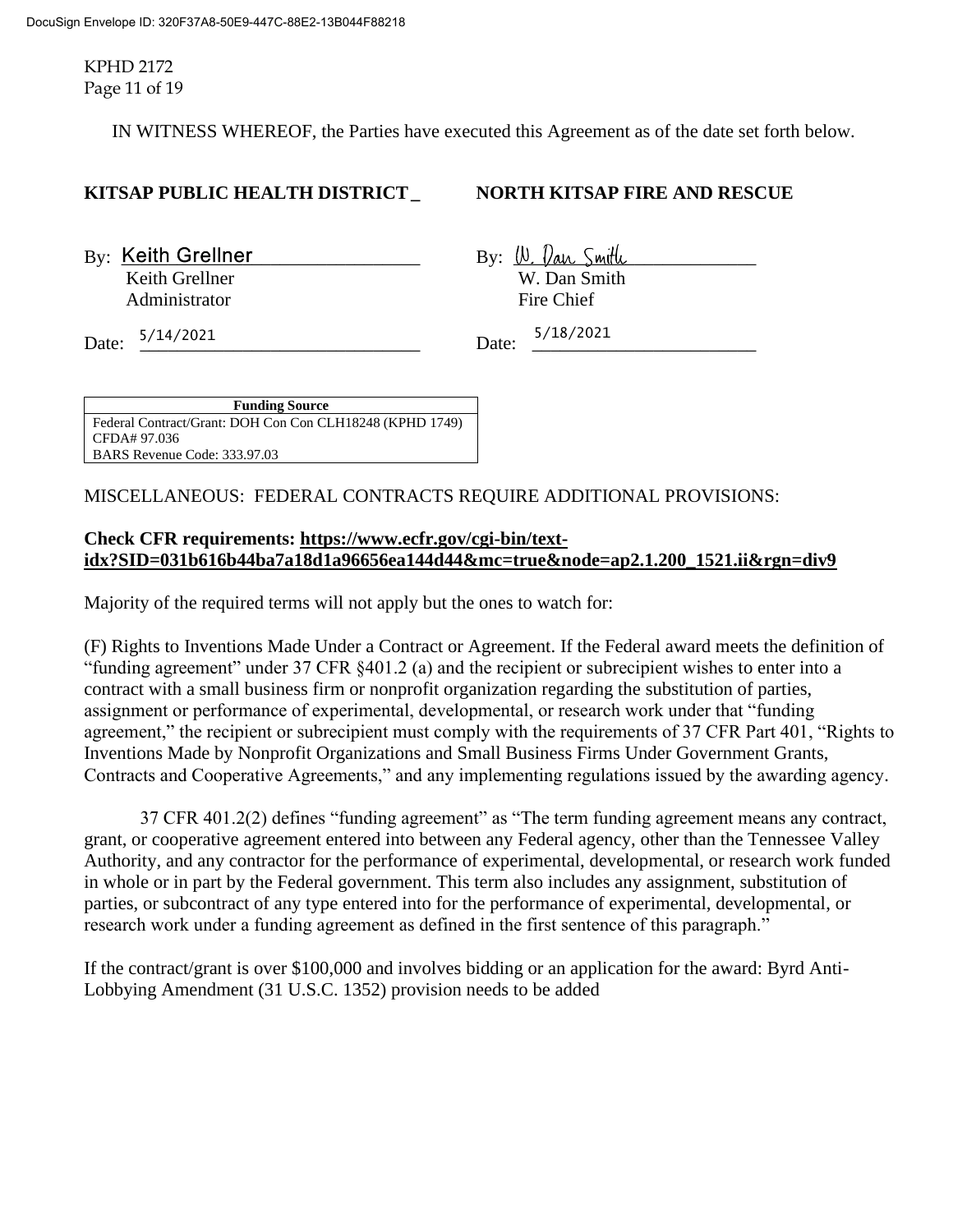KPHD 2172 Page 12 of 19

## **ATTACHEMENT A SCOPE OF WORK**

Subcontractor agrees to the following scope of work:

- 1. Subcontractor shall (a) provide paramedic services at District mass vaccination clinics and/or (b) partner with their jurisdictional partners to conduct mass COVID-19 vaccination clinics within Kitsap County.
- 2. Subcontractor shall follow their agency's procedures for providing paramedic services, if applicable.
- 3. Subcontractor shall only seek reimbursement from District for (a) eligible personnel and mileage expenses related to supporting District's mass COVID-19 vaccination clinics and/or (b) eligible costs related to mass COVID-19 vaccination clinics held in Kitsap County. "Mass vaccination clinic" as defined by DOH are "vaccination clinics outside of the usual healthcare delivery method such as pop-up clinics, mobile clinics, drive-through clinics, etc., in a non-clinical facility (e.g., new/separate buildings from regular clinic sites, parking lots, fairgrounds, etc.)" or outside of / in addition to regular medical environment (e.g., eye doctors, dentists, surgeons, etc., who are not normally registered vaccine providers or who do not regularly provide vaccination services).
- 4. Subcontractor shall only bill direct costs; indirect costs not allowed.
- 5. Subcontractor shall prepare and submit monthly invoices and reports as required by this Agreement.
- 6. Subcontractor shall not submit reimbursement requests for vaccination support services that have already been billed through other means or for which reimbursement has been / will be received outside of this Agreement.
- 7. Subcontractor shall use the cost summary workbook template provided by District to prepare and submit reimbursement requests.
- 8. Subcontractor shall compile and retain back-up documentation for reimbursement requests in accordance with FEMA requirements.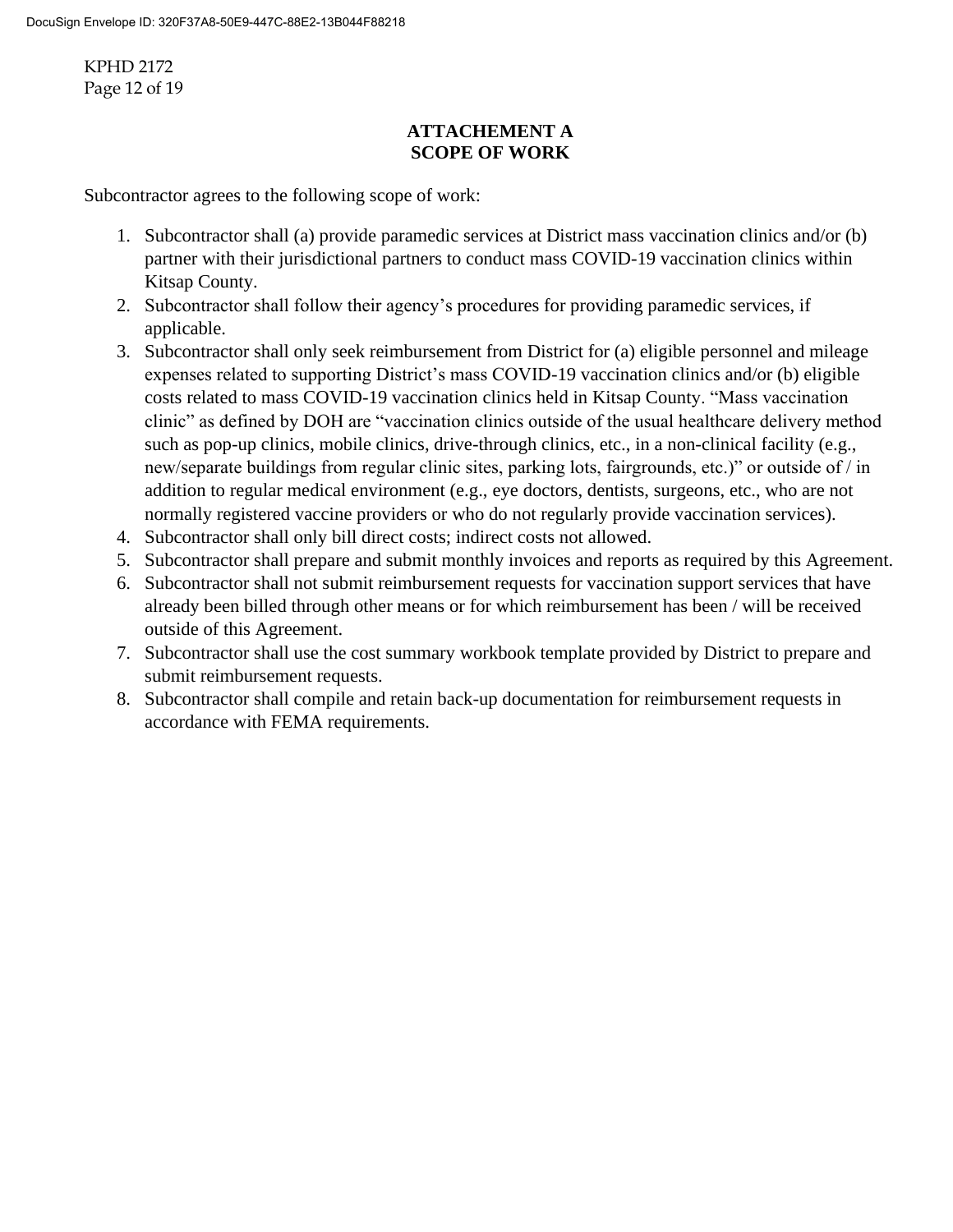KPHD 2172 Page 13 of 19

# **ATTACHMENT B**

See Attachment B – Washington State Department of Health Mass Vaccination Funding Guidance for Local Health Jurisdictions (March 2021)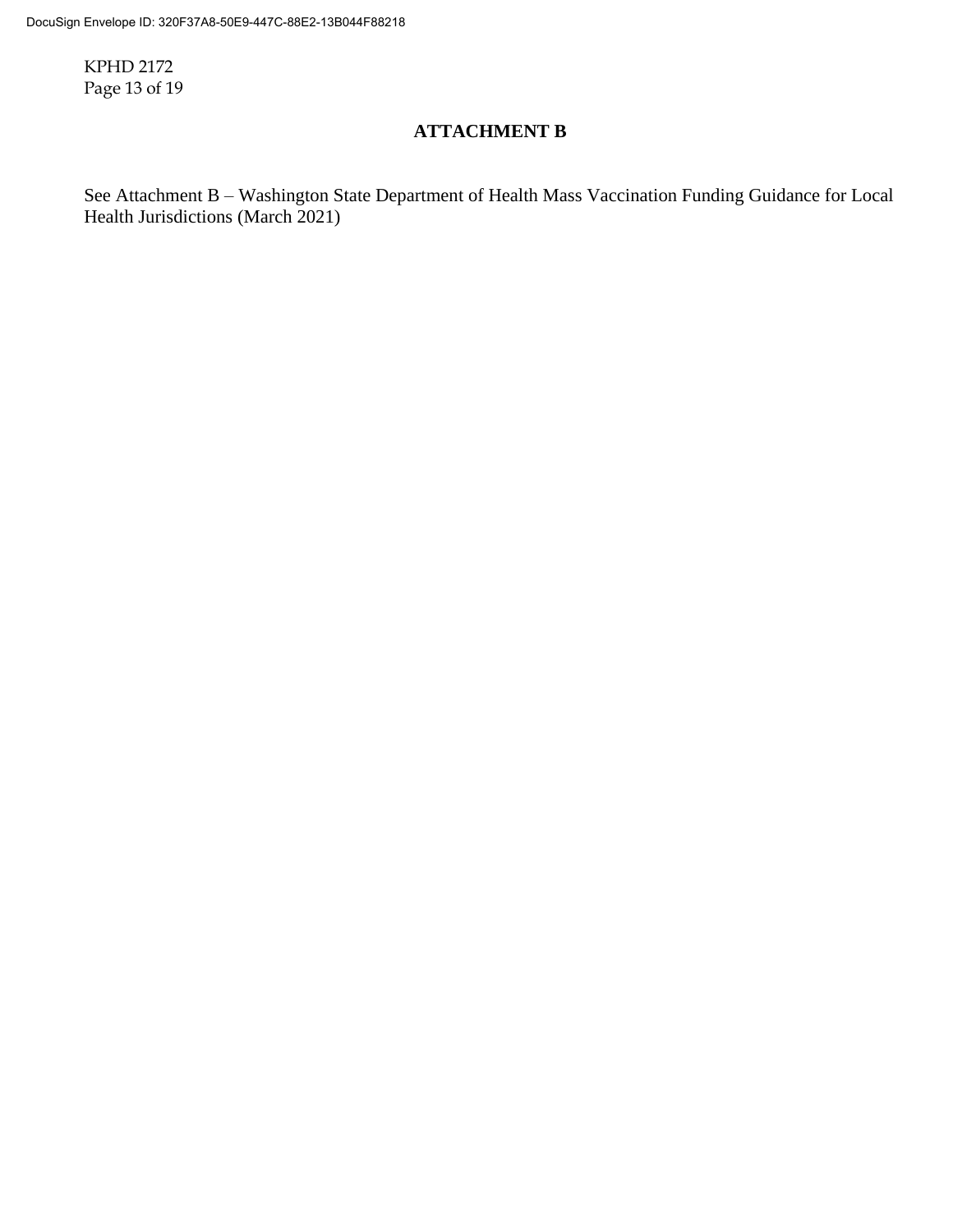KPHD 2172 Page 14 of 19

## **ATTACHMENT C HIPAA BUSINESS ASSOCIATE AGREEMENT**

This Agreement ("Agreement") is entered into by and between the Kitsap Public Health District ("Covered Entity") and North Kitsap Fire and Rescue ("Business Associate").

### **Section I: Purpose**

Performance of the Underlying Agreement may require Business Associate to use or disclose protected health information that is subject to provisions of the Health Insurance Portability and Accountability Act of 1996, set forth in 45 C.F.R. Parts 160 and 164 (commonly known as the "HIPAA Rules").

The purpose of this Agreement is to set forth the obligations of the Parties with regard to the way in which protected health information is created, used, disclosed, maintained, provided or received on behalf of Covered entity by the Business Associate.

#### **Section II. Definitions**

The following terms used in this Agreement shall have the same meaning as those terms in the HIPAA Rules: Breach, Data Aggregation, Designated Record Set, Disclosure, Health Care Operations, Individual, Minimum Necessary, Notice of Privacy Practices, Protected Health Information, Required by Law, Secretary, Security Incident, Subcontractor, Unsecured Health Information, and Use.

#### Specific Definitions:

- 1. Business Associate. "Business Associate" shall generally have the same meaning as the term "business associate" at 45 CFR 160.103, and in reference to this Agreement shall mean North Kitsap Fire and Rescue.
- 2. Covered Entity. "Covered Entity" shall generally have the same meaning as the term "covered entity" in 45 CFR 160.103, and in reference to the party in this Agreement shall mean the Kitsap Public Health District.
- 3. HIPAA Rules. "HIPAA Rules" shall mean the Privacy, Security, Breach Notification, and Enforcement Rules at 45 CFR Part 160 and 164.

### **Section III. Obligations and Activities of Business Associate**

Business Associate agrees to:

- 1. Not use or disclose protected health information other than as permitted or required by the Agreement or as required by law.
- 2. Use appropriate safeguards, and comply with Subpart C of 45 CFR, Part 164 with respect to protected electronic health information and to prevent use or disclosure of protected health information other than as provided for by this Agreement.
- 3. Report to Covered Entity any use or disclosure of protected health information not provided for by this Agreement of which it becomes aware, including breaches of unsecured protected health information as required by 45 CFR 164.410, and any security incident of which it becomes aware.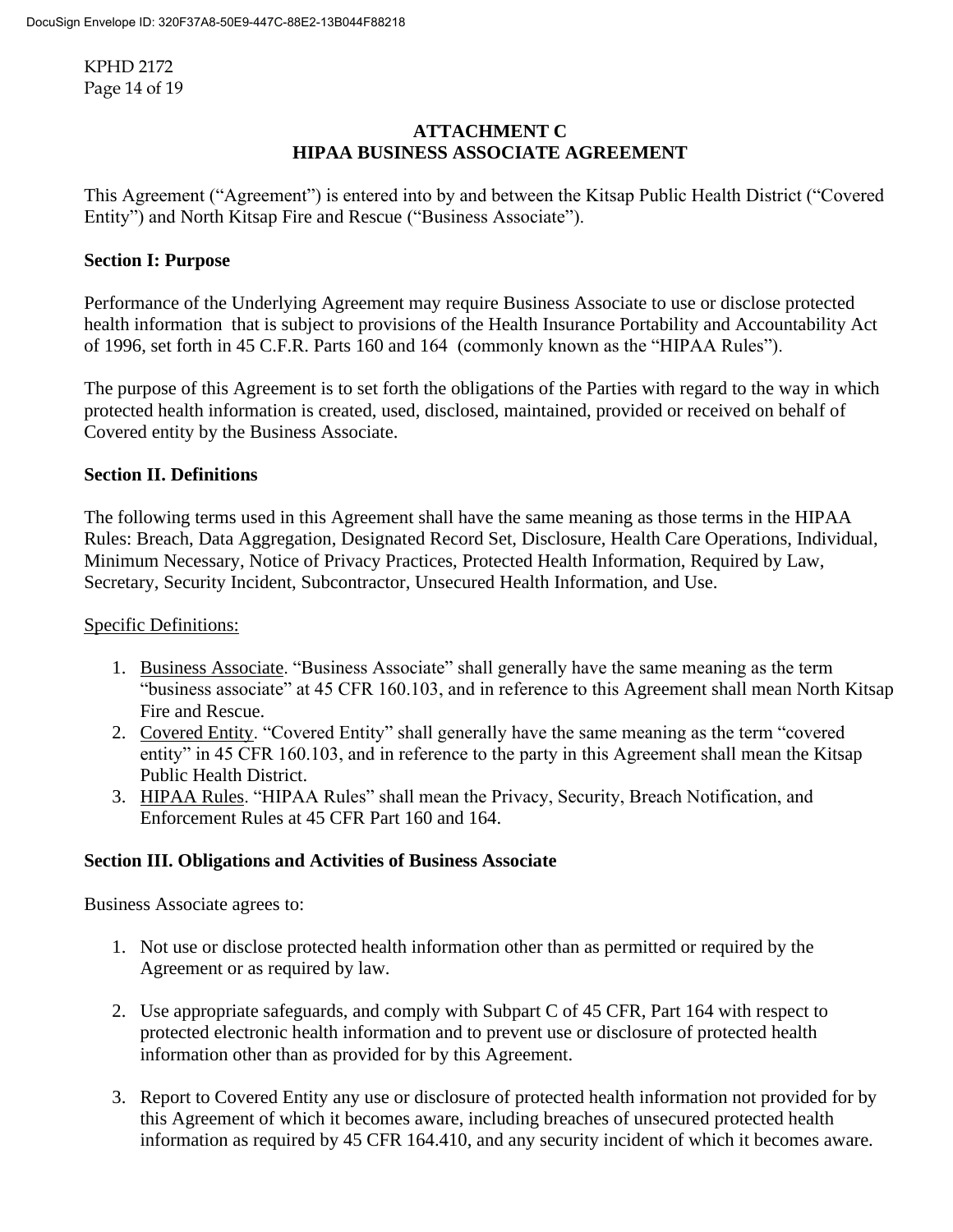KPHD 2172 Page 15 of 19

> Business Associate agrees to promptly notify Covered Entity following the discovery of a Breach of unsecured PHI. A Breach is considered "discovered" as of the first day on which the Breach is known, or reasonably should have been known, to Business Associate or any employee, officer or agent of Business Associate, other than the individual committing the Breach. Any notice of a Security Incident or Breach of Unsecured PHI shall include the identification of each Individual whose PHI has been, or is reasonably believed by Business Associate to have been, accessed, acquired, or disclosed during such Security Incident or Breach as well as any other relevant information regarding the Security Incident or Breach.

- 4. In accordance with 45 CFR  $164.502(e)(1)(ii)$  and  $164.308(b)(2)$ , if applicable, ensure that any subcontractors that create, receive, maintain, or transmit protected health information on behalf of the Business Associate agree to the same restrictions, conditions, and requirements that apply to the Business Associate with respect to such information.
- 5. Business Associate agrees to mitigate, to the extent possible, any harmful resulting from use or disclosure of PHI by Business Associate or its agents or subcontractors, in violation of the requirements of this Agreement.
- 6. Maintain and make available protected health information in a designated record set to the Covered Entity as necessary to satisfy Covered Entity's obligations under 45 CFR 164.524.

If an Individual makes a request for access to the protected health information directly to Business Associate, business associate shall notify covered entity within three (3) business days of such request and shall cooperate with the Covered Entity to send the response to the Individual.

7. Make any amendment(s) to protected health information in a designated record set as directed or agreed to by the Covered Entity pursuant to 45 CFR 164.526, or take other measures as necessary to satisfy Covered Entity's obligations under 45 CFR 164.526.

If an Individual makes a request for amendment to the protected health information directly to Business Associate, Business Associate shall notify Covered Entity within three (3) business days of such request and shall cooperate with the Covered Entity to send the response to the Individual.

8. Maintain and make available the information required to provide an accounting of disclosures to the Covered Entity as necessary to satisfy Covered Entity's obligations under 45 CFR 164.528.

If an Individual makes a request for accounting of disclosures directly to Business Associate, Business Associate shall notify Covered Entity within three (3) business days of such request and shall cooperate with the Covered Entity to send the response to the Individual.

- 9. To the extent the Business Associate is to carry out one or more of Covered Entity's obligations(s) under Subpart E of 45 CFR Part 164, comply with the requirements of Subpart E that apply to the Covered Entity in the performance of such obligation(s); and
- 10. Make its internal practices, books, and records available to the Secretary of Health and Human Services for purposes of determining compliance with the HIPAA Rules.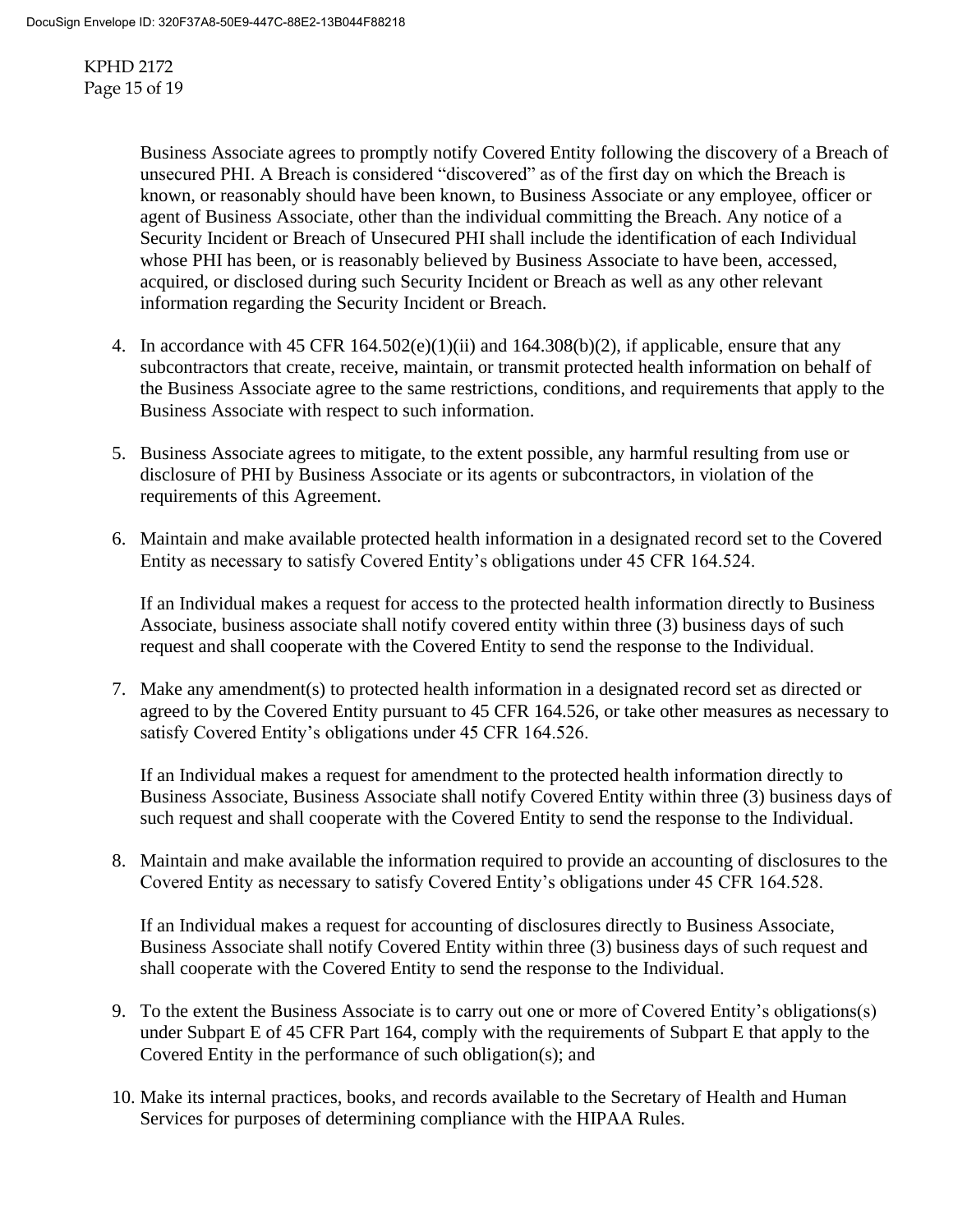KPHD 2172 Page 16 of 19

#### **Section IV. Permitted Uses and Disclosures by Business Associate**

- 1. Business Associate may only use or disclose protected health information as necessary to perform the services as outlined in the underlying agreement.
- 2. Business Associate is not authorized to use protected health information to de-identify the information in accordance with 45 CFR 164.514(a)-(c).
- 3. Business Associate may use or disclose protected health information as required by law.
- 4. Business Associate agrees to make uses and disclosures and requests for protected health information consistent with Covered Entity's minimum necessary policies and procedures.

Business Associate may not use or disclose protected health information in a manner that would violate Subpart E of 45 CFR Part 164 if done by Covered Entity except for the specific used and disclosures set forth below:

- a) Business Associate may disclose protected health information for the proper management and administration of Business Associate or to carry out the legal responsibilities of the Business Associate, provided the disclosures are required by law, or Business Associate obtains reasonable assurances from the person to whom the information is disclosed that the information will remain confidential and used or further disclosed only as required by law or for the purposes for which it was disclosed to the person, and the person notifies Business Associate of any instances of which it is aware in which the confidentiality of the information has been breached.
- b) Business Associate may provide data aggregation services relating to the health care operations of the Covered Entity.

#### **Section V. Termination**

- 1. Termination for Cause. Business Associate authorizes termination of the Agreement if Covered Entity determines Business Associate has violated a material term of the Agreement and has not cured the breach or ended the violation within the time specified by Covered Entity.
- 2. Obligations of Business Associate Upon Termination. Upon termination of this Agreement for any reason Business Associate shall return or destroy all protected health information received from Covered Entity, or created or received by Business Associate on behalf of Covered entity. This provision shall apply to protected health information that is in the possession of subcontractors or agents of Business Associate. Business Associate shall retain no copies of the protected health information.

In the event that Business Associate determines that returning or destroying the protected health information is infeasible, Business Associate shall provide to Covered Entity notification of the conditions that make return or destruction infeasible. Upon mutual agreement of the Parties that return or destruction of protected health information is infeasible, Business Associate shall extend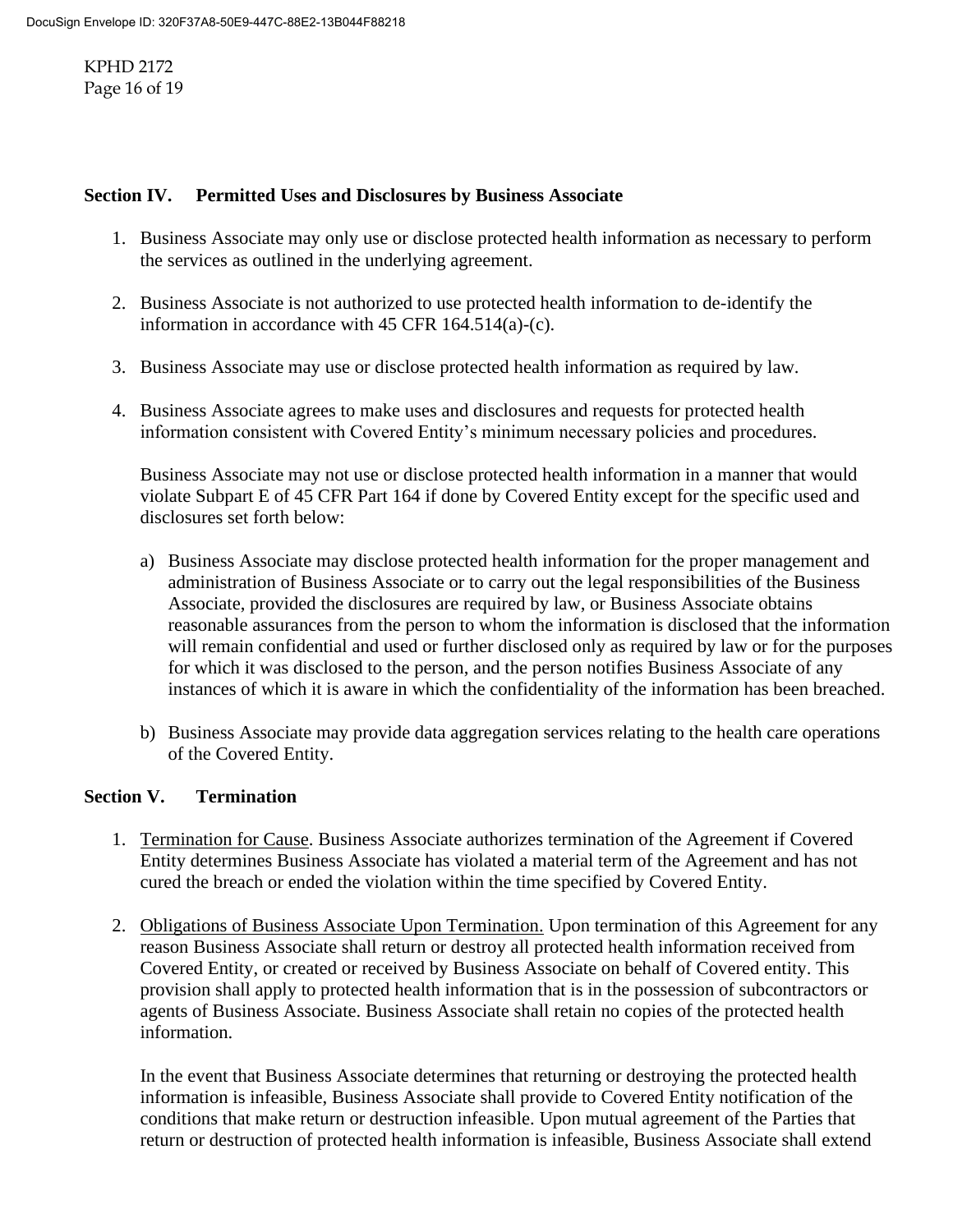KPHD 2172 Page 17 of 19

> the protections of this Agreement to such protected health information and limit further uses and disclosures of such protected health information to those purposes that make the return or destruction infeasible, for so long as Business Associate maintains such protected health information.

3. The obligations of Business Associate under this section shall survive the termination of this Agreement.

#### **Section VI. Miscellaneous**

- 1. A reference in this agreement to a section in the HIPAA Rules means the section as in effect or amended.
- 2. The Parties agree to take such action as is necessary to amend this Agreement from time to time as is necessary for compliance with the HIPAA Rules and any other applicable law.
- 3. Any ambiguity in this Agreement shall be resolved to permit compliance with the HIPAA Rules.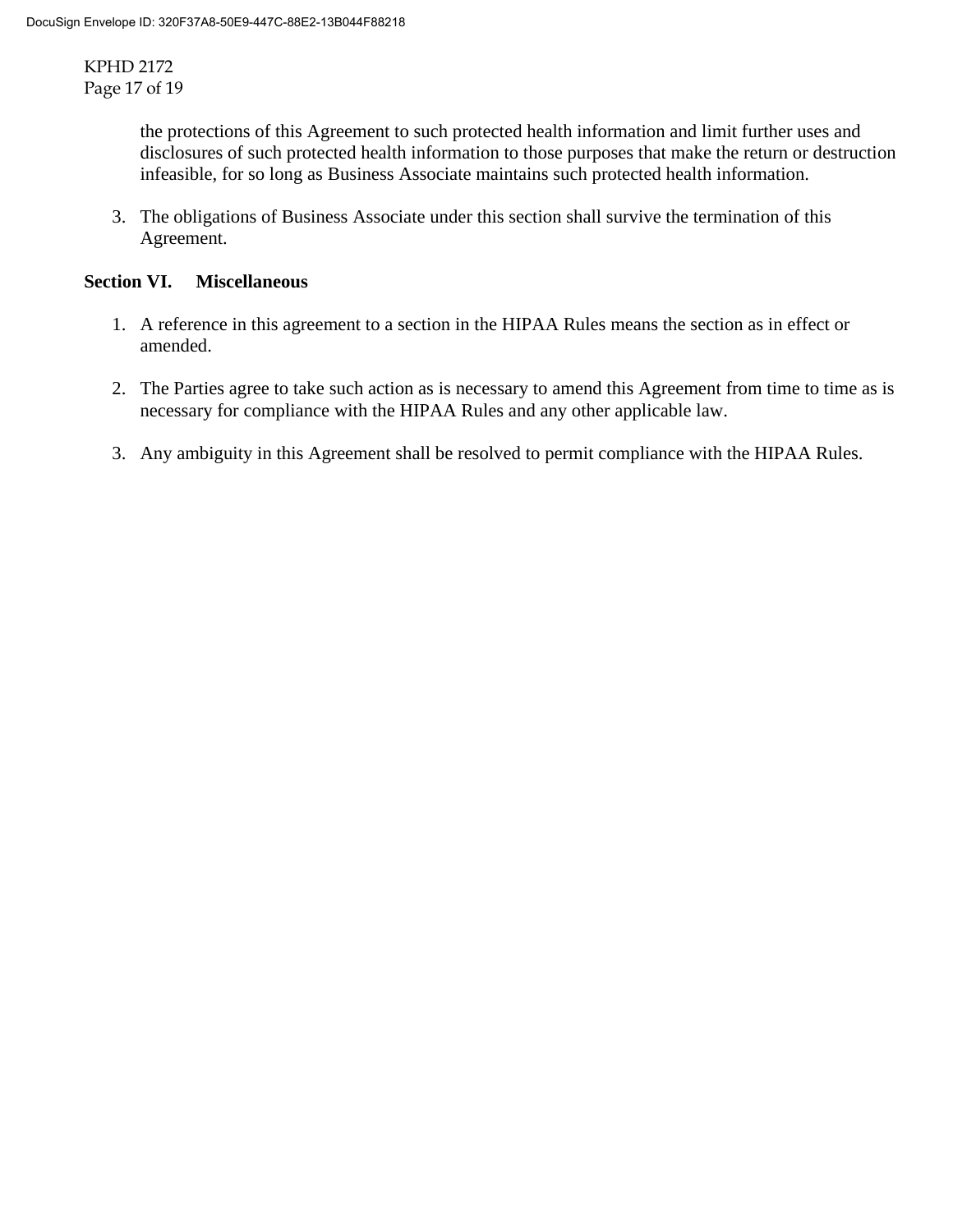KPHD 2172 Page 18 of 19

## **Kitsap Public Health District**

# **ATTACHMENT D - Debarment, Suspension, Ineligibility or Voluntary Exclusion Certification Form**

#### **Health District Contract Number KPHD 2172**

| NAME                                                     | Doing Business as (DBA)                                      |                                                                    |
|----------------------------------------------------------|--------------------------------------------------------------|--------------------------------------------------------------------|
| North Kitsap Fire & Rescue                               | North Kitsap Fire & Rescue                                   |                                                                    |
| <b>ADDRESS</b><br>26642 Miller Bay RD Kingston, WA 98346 | Washington Uniform<br>Business Identifier (UBI)<br>601138694 | Federal Employer Tax<br><b>Identification Number</b><br>91-6193998 |

#### **Instructions For Certification Regarding Debarment, Suspension, Ineligibility or Voluntary Exclusion For Lower Tier Covered Transactions**

**READ CAREFULLY BEFORE SIGNING THE CERTIFICATION. Federal regulations require contractors and bidders to sign and abide by the terms of this certification, without modification, in order to participate in certain transactions directly or indirectly involving federal funds. This certification is submitted as part of a request to contract.**

- 1. By signing and submitting this proposal, the prospective lower tier participant is providing the certification set out below.
- 2. The certification in this clause is a material representation of fact upon which reliance was placed when this transaction was entered into. If it is later determined that the prospective lower tier participant knowingly rendered an erroneous certification, in addition to other remedies available to the Federal Government the department or agency with which this transaction originated may pursue available remedies, including suspension and/or debarment.
- 3. The prospective lower tier participant shall provide immediate written notice to the department, institution or office to which this proposal is submitted if at any time the prospective lower tier participant learns that its certification was erroneous when submitted or had become erroneous by reason of changed circumstances.
- 4. The terms covered transaction, debarred, suspended, ineligible, lower tier covered transaction, participant, person, primary covered transaction, principal, proposal, and voluntarily excluded, as used in this clause, have the meaning set out in the Definitions and Coverage sections of rules implementing Executive Order 12549. You may contact the person to which this proposal is submitted for assistance in obtaining a copy of those regulations.
- 5. The prospective lower tier participant agrees by submitting this proposal that, should the proposed covered transaction be entered into, it shall not knowingly enter into any lower tier covered transaction with a person who is proposed for debarment, debarred, suspended, declared ineligible, or voluntarily excluded from participation in this covered transaction, unless authorized by the department or agency with which this transaction originated.
- 6. The prospective lower tier participant further agrees by submitting this proposal that it will include this clause titled ``Certification Regarding Debarment, Suspension, Ineligibility and Voluntary Exclusion-Lower Tier Covered Transaction,'' without modification, in all lower tier covered transactions and in all solicitations for lower tier covered transactions.
- 7. A participant in a covered transaction may rely upon a certification of a prospective participant in a lower tier covered transaction that it is not proposed for debarment, debarred, suspended, ineligible, or voluntarily excluded from covered transactions, unless it knows that the certification is erroneous. A participant may decide the method and frequency by which it determines the eligibility of its principals. Each participant may, but is not required to, check the List of Parties Excluded from Federal Procurement and Non-procurement Programs.
- 8. Nothing contained in the foregoing shall be construed to require establishment of a system of records in order to render in good faith the certification required by this clause. The knowledge and information of a participant is not required to exceed that which is normally possessed by a prudent person in the ordinary course of business activity.
- Except for transactions authorized under paragraph 5 of these instructions, if a participant in a covered transaction knowingly enters into a lower tier covered transaction with a person who is proposed for debarment, suspended, debarred, ineligible, or voluntarily excluded from participation in this transaction, in addition to other remedies available to the Federal Government, the department or agency with which this transaction originated may pursue available remedies, including suspension and/or debarment.